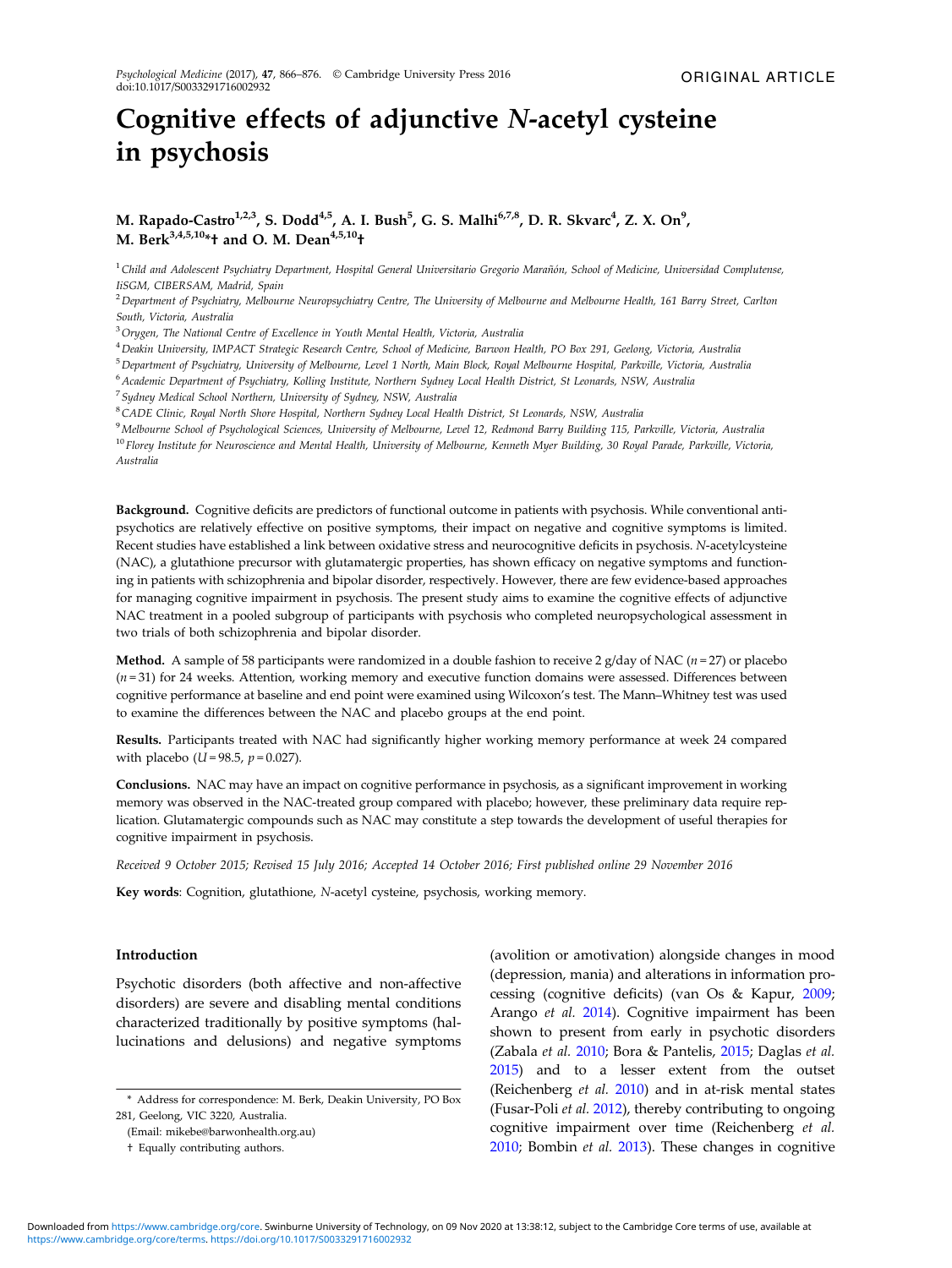processing can be broadly partitioned into those that are trait related and those that are affected by mental state (Lopez-Jaramillo et al. [2010;](#page-9-0) Kozicky et al. [2014](#page-9-0)). Cognitive function serves as a proxy of the severity of psychosis and is associated with poor social, vocational and functional outcome (Martinez-Aran et al. [2002;](#page-9-0) Fett et al. [2011](#page-8-0)), and is also an important prognostic variable (Malhi et al. [2007;](#page-9-0) Fett et al. [2011](#page-8-0)) providing a meaningful target for interventions.

While conventional antipsychotics are relatively effective in alleviating psychosis, their impact on cognitive function is minimal largely because pharmacotherapy has mainly targeted dopamine dysfunction. Regulation of the putative 'hyperdopaminergic state' with antipsychotic drugs effectively counters the positive symptoms of psychosis, but their effects on negative and cognitive symptoms are modest (Kahn & Sommer, [2015\)](#page-9-0). Thus, the development of novel treatments for cognitive dysfunction in psychotic disorders is of great importance. Along those lines, drug discovery for psychotic disorders has moved in recent decades beyond the 'dopamine hypothesis' towards approaches derived from pathophysiological investigations in this field (Davis et al. [2014](#page-8-0); Debnath et al. [2015](#page-8-0); Howes et al. [2015](#page-9-0)).

One such example is the role of glutamate transmission in the development and maintenance of cognitive and negative symptoms (Rajasekaran et al. [2015](#page-10-0)). Specifically, glutamate is thought to have a critical role in cognitive and negative symptoms through the activation of N-methyl-D-aspartate (NMDA) glutamatergic receptors. The NMDA receptor (NMDA-R), is involved in synaptic plasticity, auditory information processing and cognitive functions, such as inhibitory control, working memory (Morgan et al. [2004](#page-9-0)), learning and memory (Riedel et al. [2003\)](#page-10-0), cognitive flexibility and information processing (Banks et al. [2014](#page-7-0)).

Altered glutamate levels have been linked to the cortical response during executive functioning tasks in people at high risk for developing psychosis (Fusar-Poli et al. [2011\)](#page-8-0). This altered top-down procesing of sensory information has been proposed to mediate cognitive proceses such as altered attribution of salience or misattibution of meaningful emotion leading to cognitive bias (Kapur, [2003;](#page-9-0) Hoffman et al. [2007](#page-9-0)). In this regard, studies including key evoked sensory-related potentials such as mismatch negativity (MMN), a physiological indicator of the activity of NMDA receptors and a short-term memory paradigm in relation to sensory/ auditory processing, describe a severe sensory auditory dysfunction both in schizophrenia (Gunduz-Bruce et al. [2012](#page-8-0); Javitt et al. [2012\)](#page-9-0) and in people at risk of developing psychosis (Shaikh et al. [2012\)](#page-10-0).

In parallel, free radical scavenging in both psychotic bipolar disorder and schizophenia is unable to keep up

with free radical production, leading to cumulative oxidative damage in critical brain regions, which eventuates in cognitive and behavioural symptoms (Ng et al. [2008](#page-9-0)). Glutathione (GSH) is one of the main cellular non-protein redox regulators and free radical scavenger in the brain. Dysregulation of the GSH system reduces activity of NMDA glutamatergic receptors (Kantrowitz & Javitt, [2010;](#page-9-0) Stone et al. [2010\)](#page-10-0). An association between the observed GSH deficit during the first psychotic episode with global changes in cognition is noted (Martinez-Cengotitabengoa et al. [2014](#page-9-0)), particularly with high-order executive functions (Martinez-Cengotitabengoa et al. [2012](#page-9-0)), indicating that changes in GSH and cognitive function are closely linked and suggesting that oxidative damage may contribute to cognitive impairment. Furthermore, inflammatory mediators such as cytokines have also been associated with cognitive dysfunction in patients with a first episode of psychosis (Martinez-Cengotitabengoa et al. [2012;](#page-9-0) Bauer et al. [2014\)](#page-7-0). In this regard, altered proinflamatory cytokines provoke glutamate hyperactivity leading to NMDA glutamate receptor activation, altered redox balance and oxidative stress accumulation (Hanson & Gottesman, [2005;](#page-8-0) Saetre et al. [2007](#page-10-0)) which can modify cognitive function (Wilson et al. [2002](#page-10-0); Kahn & Sommer, [2015\)](#page-9-0).

N-acetylcysteine (NAC) is emerging as a useful agent in the treatment of a wide range of psychiatric disorders (Deepmala et al. [2015](#page-8-0)). In addition to its glutamatergic modulation effects, NAC has been shown to potently make an impact on oxidative biology, both by increasing GSH levels and directly scavenging free radicals (Choy et al. [2010](#page-8-0); Holmay et al. [2013](#page-9-0)). It also has been shown to decrease pro-inflammatory cytokines and enhance neurogenesis, mitochondrial function and regulate apoptosis (Berk et al. [2008](#page-7-0)c; Samuni et al. [2013](#page-10-0)). NAC attenuates the cognitive and behavioural effects of NMDA receptor antagonists in rodents (Gunduz-Bruce, [2009](#page-8-0)). By rescuing depleted levels of GSH in the brain, NAC restores cognitive deficits such as short-term spatial memory deficits in rats in a dose-dependent manner (Choy et al. [2010\)](#page-8-0). In human studies, NAC improves core negative symptoms of schizophrenia (Berk et al. [2008](#page-7-0)a; Bulut et al. [2009\)](#page-8-0), depressive symptoms in bipolar disorder (Berk et al. [2008](#page-7-0)b) and functioning in both (Berk et al. [2008](#page-7-0)a, [b](#page-7-0)), as well as improving MMN in psychosis (Lavoie et al. [2008;](#page-9-0) Carmeli et al. [2012](#page-8-0); Gunduz-Bruce et al. [2012\)](#page-8-0).

To date, studies on global neurocognitive effects of NAC in humans have demonstrated inconsistent results which may reflect variance in study design (Deepmala et al. [2015](#page-8-0)). For example, the addition of NAC to standard treatment produced specific improvements in verbal abilities/executive control cognitive tasks in Alzheirmer's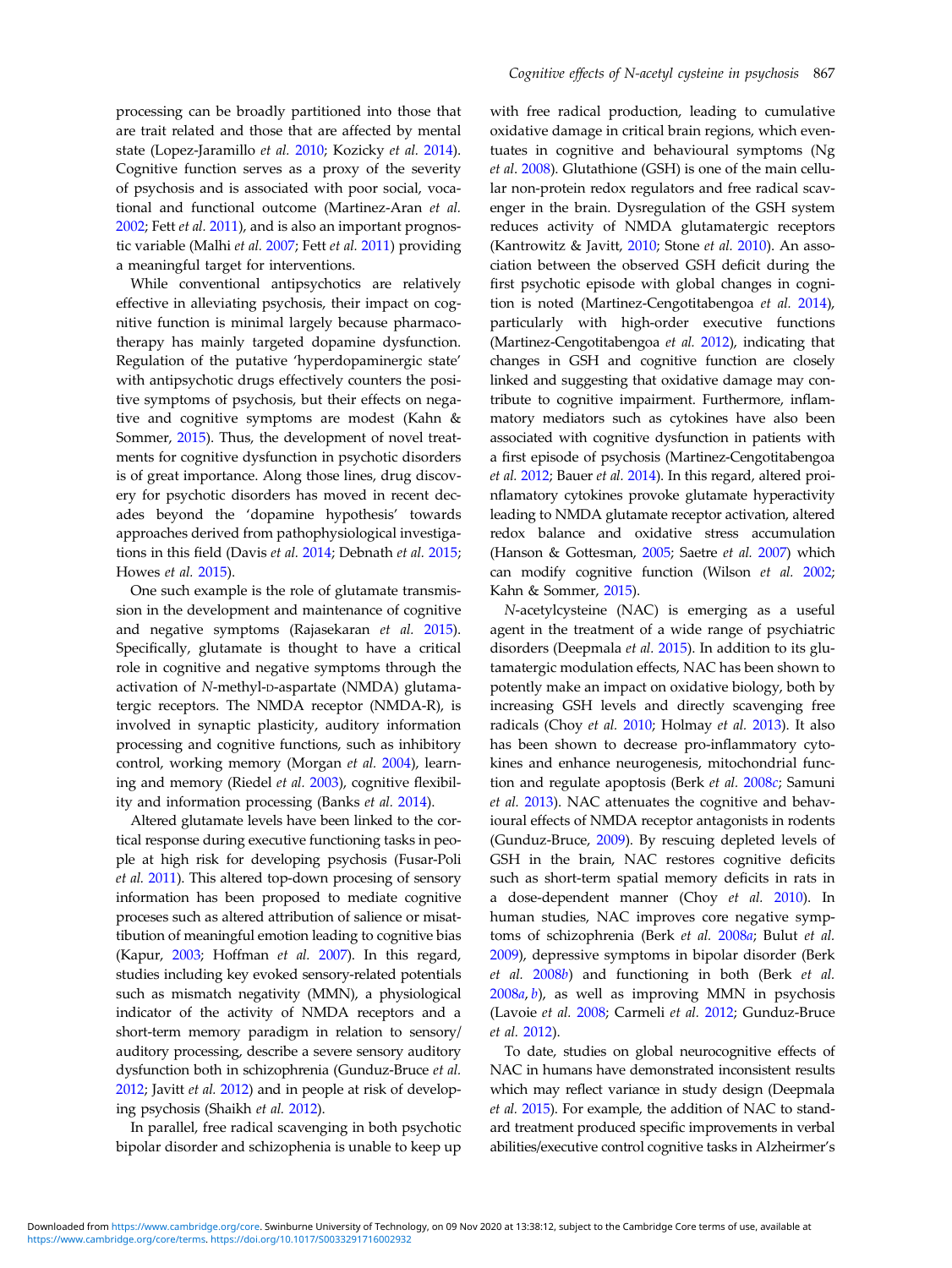disease in comparison with treatment-as-usual controls (Adair et al. [2001](#page-7-0)). More recently, adjunctive NAC administration provided significant gains in executive function in mild traumatic brain injury relative to controls (Hoffer et al. [2013](#page-9-0)). In contrast, NAC pretreatment did not reduce the effect of ketamine on cognitive performance in healthy subjects with ketamine-induced psychosis (Gunduz-Bruce et al. [2012](#page-8-0)) or in patients with bipolar disorder (Dean et al. [2012](#page-8-0)); however, the sample size in both studies was inadequate to detect small or moderate effect sizes. To our knowledge, no previous study has addressed this issue in individuals with psychosis (Deepmala et al. [2015](#page-8-0)).

The present study aims to assess the cognitive effects of adjunctive NAC treatment in participants with psychosis who underwent cognitive assessments in the context of two double-blind, randomized, placebocontrolled clinical trials in schizophrenia (Berk et al. [2008](#page-7-0)a) and bipolar disorder (Berk et al. [2008](#page-7-0)b). It was hypothesized that treatment with NAC would enhance cognitive functioning in participants with psychotic features. We anticipated a more specific improvement in superior cognitive functions (i.e. working memory, executive functioning and processing speed/attention) where there is a signal from preclinical and clinical studies and where other agents have shown promise (Miskowiak et al. [2014](#page-9-0)).

#### Method

## Study participants and procedure

The overall pooled cohort consisted of individuals who participated in two multicentre, double-blind, randomized, placebo-controlled NAC trials in schizophrenia and bipolar disorder, respectively. A detailed description of the methodology, efficacy and outcome measures of the main studies has been provided elsewhere (Berk et al. [2008](#page-7-0)a, [b](#page-7-0), [2011](#page-7-0)). In brief, a total of 215 participants [i.e. 140 participants diagnosed with schizophrenia and 75 individuals with bipolar disorder; Diagnostic and Statistical Manual of Mental Disorders, 4th edition (DSM-IV) criteria] were recruited from private and public psychiatry out-patient facilities in Victoria, Australia and one public clinic in Lausanne, Switzerland. The trials were approved by each participating research and ethics committee. After providing written informed consent, all randomized participants received adjunctive 2000 mg of NAC (1000 mg twice daily) or matching placebo, in addition to usual treatment, in a double-blind fashion over 24 weeks. Adherence was monitored by pill counts of returned medication packs (Berk et al. [2008](#page-7-0)a, [b](#page-7-0)).

Participants had to meet the following criteria for the respective studies: DSM-IV criteria for schizophrenia

with a Positive and Negative Symptoms Scale score (PANSS) of  $\geq 55$  or at least two of the positive and/ or negative items being >3, or have a Clinical Global Impression – Severity score  $\geq 3$  (Berk *et al.* [2008](#page-7-0)*a*); or criteria for bipolar disorder I or II with at least one documented episode of illness (depressive, manic or mixed) in the past 6 months (Berk et al. [2008](#page-7-0)b). We then further selected out those with psychotic bipolar symptoms based on the DSM-IV criteria for meeting psychotic features. General exclusions for both studies included: those with abnormal haematological findings, a systemic medical disorder or a history of anaphylaxis with NAC, those taking therapeutic amounts of NAC, selenium and/or vitamin C, pregnant or lactating. Individuals on other psychoactive medications were required to be on stable treatment of  $\geq 1$  month prior to commencing the study. The studies were registered on the Australian and New Zealand Clinical Trials Registry (schizophrenia trial ACTRN12605000363684; bipolar trial l no. 12605000362695) prior to enrollment.

Diagnosis was established at baseline using a structured clinical interview (Mini International Neuropsychiatric Interview for DSM-IV). The study design was broadly equivalent for both clinical trials. Clinical and functional outcome measures were assessed through a comprehensive set of rating scales that were included in the larger trials (Berk et al. [2008](#page-7-0)a). Assessments were performed by formally trained clinical practitioners or researchers who underwent inter-rater reliability assessments.

The present study examines cognitive outcome measures in participants with psychosis at end point (24 weeks). Cognitive impairments have been shown to be present across psychotic disorders (Reilly & Sweeney, [2014](#page-10-0)) with schizophrenia and bipolar disorder, with psychosis presenting more severe cognitive deficits (Hill et al. [2013\)](#page-8-0). Therefore, the current analyses include only those subjects who fulfilled DSM-IV criteria for schizophrenia ( $n = 32$ ) and bipolar disorder 'with psychotic features'  $(n = 26)$  that undertook the cognitive assessment. A comparison of the two diagnostic groups to determine potential differences that may have an impact on results was done before pooling the samples. Participants with schizophrenia and psychotic bipolar disorder did not differ in terms of duration of illness or cognitive performance at the time of the study entry (i.e. baseline). Of those, 31 participants (schizophrenia  $n = 17$ ; bipolar disorder  $n = 14$ ) received placebo and 27 participants (schizophrenia  $n = 15$ ; bipolar disorder  $n = 12$ ) were treated with NAC. There were no differences in baseline characteristics between those participants who completed and the ones who did not complete the cognitive testing (data not shown).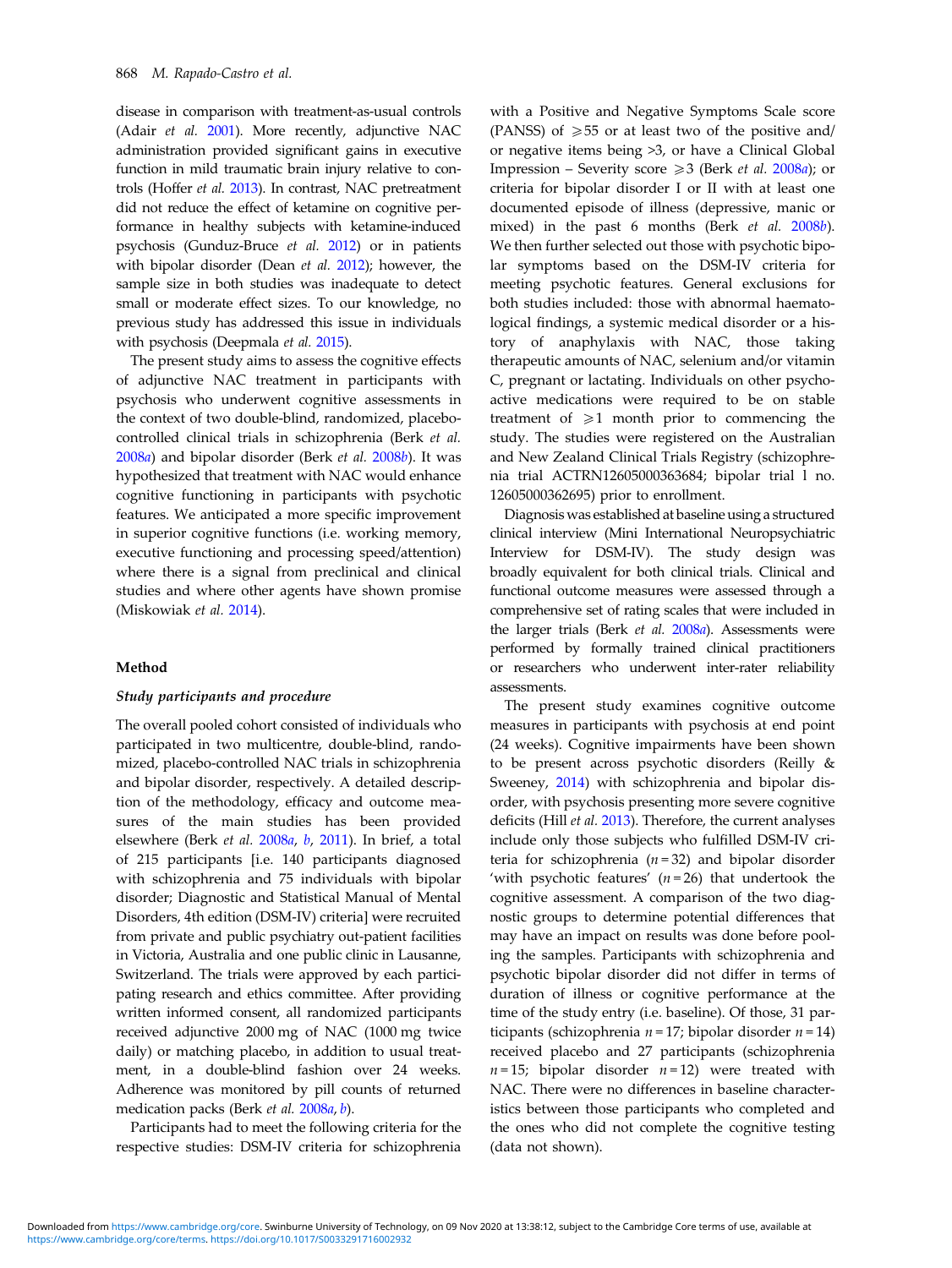# Clinical assessments

Clinical status at the time of baseline assessment was determined using the PANSS (Kay et al. [1987](#page-9-0)) (data available for schizophrenia participants only) and the Montgomery–Åsberg Depression Rating Scale (MADRS) (Williams & Kobak, [2008](#page-10-0)) together with the Young Mania Rating Scale (YMRS) (Young et al. [1978\)](#page-10-0) (available for the bipolar disorder subsample only). Level of social, occupational and psychological functioning was measured using the Global Assessment of Functioning Scale (Hall, [1995](#page-8-0)) and the Social and Occupational Functioning Assessment Scale (Goldman et al. [1992\)](#page-8-0) in both participant subgroups (schizophrenia and bipolar disorder).

# Cognitive assessment

Cognitive measures were obtained at baseline and at the end of the 24-week treatment phase. Each individual underwent a brief neuropsychological battery assessing attention (digits forward from Wechsler Intelligence Scale for adults, WAIS-III), working memory (digits backwards from WAIS-III), and executive function (Trail Making Test, TMT derived scores – i.e. TMT B:A ratio, TMT B minus TMT A; and Controlled Oral Word Association Test) as cognitive functions previously described as being affected in both in schizophrenia and psychosis psychotic bipolar disorder (Heinrichs & Zakzanis, [1998](#page-8-0); Bora et al. [2009](#page-8-0); Mesholam-Gately et al. [2009](#page-9-0)). Raw scores were used in the statistical analyses because age-scaled scores have small variance.

#### Data analysis

An intention-to-treat analysis was conducted on all participants who had available cognitive data. Schizophrenia and psychotic bipolar disorder participants were pooled for the comparative analysis of treatment groups (NAC v. placebo). Normal distribution of quantitative variables was assessed by means of Kolmogorov–Smirnov and Shapiro–Wilk tests. Continuous data are presented as means and standard deviations. Frequencies and percentages were used to describe discrete variables. Independent Student's t tests or Pearson's  $\chi^2$  tests were used to compare demographic variables between participants in the NAC and placebo groups. For frequency data,  $\chi^2$  tests were employed.

To test for longitudinal changes in cognitive performance from baseline to the end of treatment (6-month time point) within each treatment group, Wilcoxon tests were used. Mann–Whitney tests were used to examine average treatment group differences (NAC  $v$ . placebo) at the end point. To rule out potential effects of age, gender or antipsychotic medication on cognitive performance, Spearman's rank-order correlation analyses were performed to examine associations between those possible confounders and cognitive outcome variables. To explore the association between diagnosis and cognitive change bivariate Spearman (rho) correlation analyses were used for the whole sample. Secondary exploratory Spearman correlations were also performed to assess the relationship between change (end point minus baseline) in symptoms and in cognition within each diagnostic subgroup evaluated. All variables were tested for collinearity assumptions. No autocorrelation or collinearity was observed in the a priori specified independent variables. Thus, corrections for multiple comparisons were not done because all comparison analyses were independent, they were specified 'a priori' and collinearity assumptions were met (Gelman et al. [2009](#page-8-0)).

All statistical analyses were performed using IBM SPSS v21 (Statistical Package for the Social Sciences, IBM Corporation, USA). Statistical significance was set at  $\alpha$  < 0.05.

# Ethical standards

All procedures contributing to this work comply with the ethical standards of the relevant national and institutional committees on human experimentation and with the Helsinki Declaration of 1975, as revised in 2008.

# Results

## Sociodemographic and clinical characteristics

Participants in the NAC and placebo groups did not differ significantly in terms of age, gender, duration of the illness, antipsychotic treatment, severity of symptoms or functioning at the study entry (i.e. baseline visit, see [Table 1](#page-4-0) and online Supplementary Table S1). There were no significant between-group differences on any of the cognitive measures at baseline.

## Cognitive function

A Wilcoxon signed-rank test showed that 24 weeks of treatment with NAC significantly improved working memory performance in adults with psychosis (digit span backwards:  $Z = -2.13$ ,  $p = 0.033$ ) [\(Table 2\)](#page-5-0). When testing for overall between-group differences, Mann– Whitney tests revealed that participants treated with NAC had significantly higher working memory performance at the end of 24 weeks of treatment than the placebo group (digit span backwards:  $U = 98.5$ ,  $p = 0.027$ ), as shown in [Table 2.](#page-5-0) No significant differences were found either within or between the NAC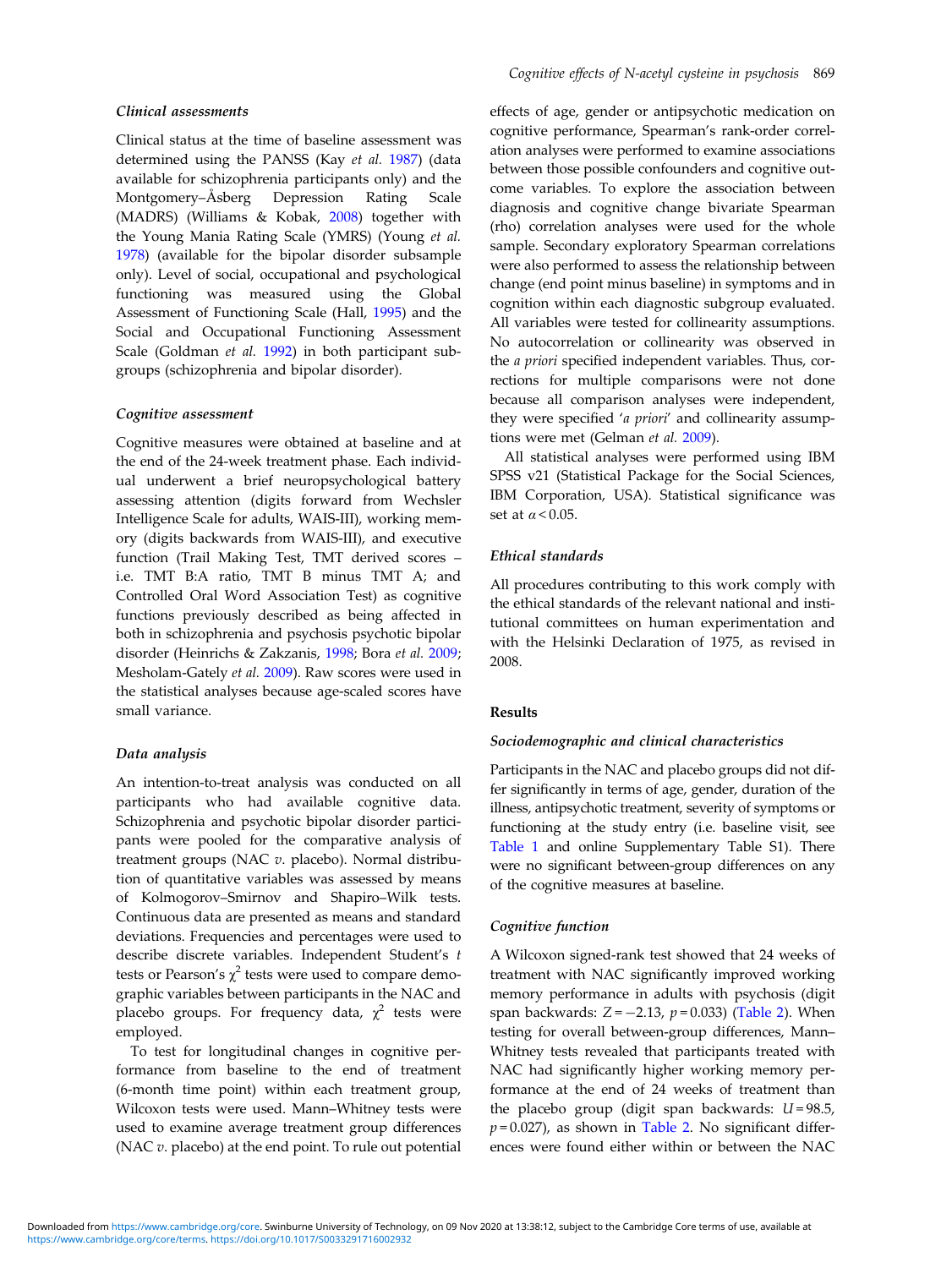#### <span id="page-4-0"></span>870 M. Rapado-Castro et al.

| <b>Table 1.</b> Characteristics of participants at baseline |  |  |
|-------------------------------------------------------------|--|--|
|-------------------------------------------------------------|--|--|

| Characteristic                                   | NAC $(n=27)$  | Placebo $(n=31)$ | Test <sup>a</sup>         |  |
|--------------------------------------------------|---------------|------------------|---------------------------|--|
| Age, years                                       | 38.6 (12.2)   | 41.0(12.4)       | $t = -0.75$ , $p = 0.46$  |  |
| Gender, $n$ $\left(\% \right)$                   |               |                  | $\chi^2$ = 0.95, p = 0.33 |  |
| Male                                             | 14 (52)       | 20(65)           |                           |  |
| Female                                           | 13(48)        | 11 (36)          |                           |  |
| Duration of illness, years                       | 8.59(7.4)     | 11.1(10.0)       | $t = -1.08$ , $p = 0.29$  |  |
| Cumulative antipsychotic dosage, mg <sup>b</sup> | 540.5 (359.6) | 470.5 (313.0)    | $t = 0.65$ , $p = 0.52$   |  |
| PANSS <sup>c</sup>                               |               |                  |                           |  |
| PANSS positive                                   | 13.6(3.6)     | 14.3(6.1)        | $t = 0.35$ , $p = 0.73$   |  |
| PANSS negative                                   | 16.1(3.7)     | 16.1(4.6)        | $t = -0.01$ , $p = 0.99$  |  |
| PANSS general                                    | 33.7(7.4)     | 31.2(6.7)        | $t = -1.02$ , $p = 0.32$  |  |
| PANSS total                                      | 63.5(11.3)    | 61.6(15.0)       | $t = -0.41$ , $p = 0.69$  |  |
| YMRS <sup>d</sup>                                | 2.7(2.7)      | 2.4(1.8)         | $t = 0.27$ , $p = 0.79$   |  |
| <b>MADRS</b> <sup>d</sup>                        | 13.8(11.6)    | 10.1(6.8)        | $t = 0.99$ , $p = 0.33$   |  |
| <b>GAF</b>                                       | 55.8 (13.7)   | 59.1 (14.6)      | $t = -0.90$ , $p = 0.65$  |  |
| <b>SOFAS</b>                                     | 58.7 (11.9)   | 60.2(14.0)       | $t = -0.46$ , $p = 0.37$  |  |

Data are given as mean (standard deviation) unless otherwise indicated.

NAC, N-acetylcysteine; PANSS, Positive and Negative Symptoms Scale; YMRS, Young Mania Rating Scale; MADRS, Montgomery–Åsberg Depression Rating Scale; GAF, Global Assessment of Functioning; SOFAS, Social and Occupational Functioning Assessment Scale.

<sup>a</sup> Differences between the NAC and placebo groups based on two-sample t tests (equal variance) or Pearson's  $\chi^2$  test. Significance was set at ( $p < 0.05$ ).

<sup>b</sup> Chlorpromazine equivalents were used to derive the antipsychotic dosage and to calculate the cumulative doses taken at baseline.

"Data available for the schizophrenia participants subgroup only: NAC  $n = 15$ ; placebo  $n = 17$ .

<sup>d</sup> Data available for the bipolar disorder with psychotic features subgroup only: NAC  $n = 12$ ; placebo  $n = 14$ .

and placebo groups following 24 weeks of treatment on measures of attention, or executive function.

These results were independent of age, gender or medication status. There were no significant associations between diagnosis and cognitive change. Among participants on NAC, improvements in cognitive flexibility (TMT ratio score) and executive control ability (TMT B minus TMT A) correlated with a decrease in depressive symptom severity: MADRS  $(r_s = 0.83 \, p = 0.010 \text{ and } r_s = 0.83 \, p = 0.010, \text{ respectively}).$ No other associations were found between change in cognition and change in symptom measures.

#### Discussion

Our results suggest that NAC makes an impact on cognitive function in psychosis. A significant improvement in working memory performance was observed in participants treated with NAC following 6 months (24 weeks) of adjunctive treatment (2000 mg/day), although other measures of attention, as well as executive function remained unchanged. In particular, working memory deficits constitute a core feature and one of the most important prognostic variables that is not adequately treated by currently available pharmacological therapies (Miskowiak et al. [2014](#page-9-0)). These results indicate the potential of glutamatergic compounds such as NAC in the development of novel therapies for cognitive dysfunction, specifically focusing on psychotic disorders such as schizophrenia and/or psychotic bipolar disorder.

Improvements in working memory have also been observed in studies in clinical samples such Alzheimer's disease (Chan et al. [2008](#page-8-0)) and traumatic brain injury (Amen et al. [2011\)](#page-7-0) with strategies that use NAC within a nutraceutical formulation. These former positive results were replicated in healthy individuals (Chan et al. [2010;](#page-8-0) Amen et al. [2013\)](#page-7-0), although the formulated brain enhancement supplement included a combination of nutrients like NAC and other compounds (i.e. folic acid,  $B_{12}$ , vitamin E, S-adenosylmethionine or acetyl-L-carnitine) and as such these reported cognitive effects cannot be attributable to NAC alone. As previously reviewed, comparable studies examining the use of adjunctive NAC in Alzheimer's disease (Adair et al. [2001](#page-7-0)) and brain trau-matic injury (Hoffer et al. [2013](#page-9-0)) have likewise suggested the efficacy of NAC as a cognitive modulator, though working memory was not directly assessed.

The strongest evidence to date for the use of NAC for cognitive impairment in psychiatric disorders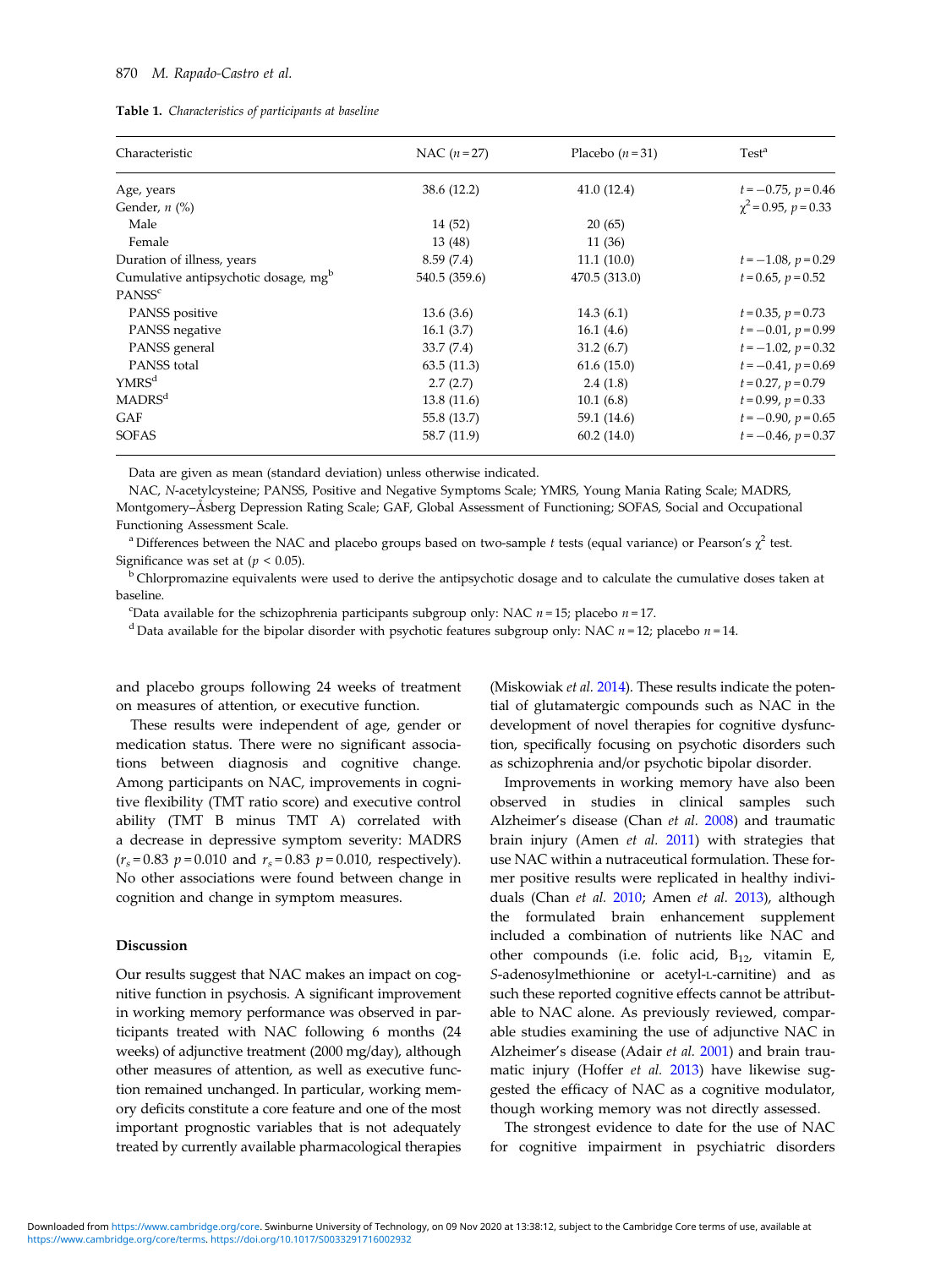| Outcome measures               | Baseline      | End point     | $p^{\rm a}$ | NAC v. placebo: $p^b$ |
|--------------------------------|---------------|---------------|-------------|-----------------------|
| Attention                      |               |               |             |                       |
| Digit span forward             |               |               |             |                       |
| NAC $(n=27)$                   | 9.78(2.52)    | 9.47(3.06)    | 0.716       |                       |
| Placebo $(n=31)$               | 9.68(2.36)    | 10.10(1.83)   | 0.519       | 0.568                 |
| Working memory                 |               |               |             |                       |
| Digit span backwards           |               |               |             |                       |
| NAC $(n=27)$                   | 5.78(2.31)    | 7.06(1.90)    | $0.033*$    |                       |
| Placebo $(n=31)$               | 5.74(2.31)    | 5.55(2.46)    | 0.464       | $0.027*$              |
| <b>Executive function</b>      |               |               |             |                       |
| TMT ratio – TMT B:TMT $Ac$     |               |               |             |                       |
| NAC $(n=27)$                   | 1.53(1.01)    | 1.45(0.89)    | 0.937       |                       |
| Placebo $(n=27)$               | 1.32(0.90)    | 1.62(0.81)    | 0.211       | 0.438                 |
| TMT B minus TMT A <sup>c</sup> |               |               |             |                       |
| NAC $(n=27)$                   | 37.59 (21.74) | 35.24 (24.37) | 0.638       |                       |
| Placebo $(n=27)$               | 36.11 (39.50) | 38.21 (26.81) | 0.589       | 0.739                 |
| Verbal fluency - total         |               |               |             |                       |
| NAC $(n=26)$                   | 34.50 (12.44) | 33.24 (11.70) | 1.000       |                       |
| Placebo $(n=30)$               | 35.87 (15.13) | 36.85 (18.75) | 0.139       | 0.855                 |

<span id="page-5-0"></span>Table 2. Cognitive outcome measures for participants in the NAC and placebo groups at baseline and end point

Data are given as mean (standard deviation).

NAC, N-acetyl cysteine; TMT, Trail Making Test.

<sup>a</sup> Differences between cognitive performance at baseline and end point based on Wilcoxon's test.

<sup>b</sup> Differences between the NAC and placebo groups in cognitive performance at end point based on the Mann–Whitney test. There was no association of cognitive performance with age, gender or antipsychotic medication.

<sup>c</sup> Time to complete the TMT (version A or B) is considered in these formulae.

 $*$   $p < 0.05$ .

comes from preclinical studies where NAC supplementation has shown to improve induced changes in spatial (Otte et al. [2011\)](#page-10-0) and working memory and to concurrently decrease oxidative stress damage in rats (Jayalakshmi et al. [2007](#page-9-0)). Moreover, working memory deficits in rodents have been shown to be restored with treatment with NAC in a dose-dependent manner (Choy et al. [2010](#page-8-0)). Impairments in working memory have been proposed as a shared endophenotype of genetic vulnerability to schizophrenia and bipolar disorder (Kim et al. [2015](#page-9-0)) and described as a neurocognitive predictor of transition to psychosis in individuals at ultra-high risk (Bang et al. [2015](#page-7-0)). We postulate that improvements in working memory, related to glutamatergic function (Driesen et al. [2013\)](#page-8-0), may be further mediated by the effects NAC has on free radicalmediated neurotoxicity, inflammation, apoptotic pathways, mitochondrial dysfunction or neurogenesis in neuropsychiatric disorders (Morris & Berk, [2015](#page-9-0); Reus et al. [2015](#page-10-0)). NAC reverses oxidative damage through the synthesis of GSH and directly scavenging free radicals (Dean et al. [2011\)](#page-8-0). NAC also decreases pro-inflammatory cytokines, reverses multiple models of mitochondrial toxicity, reduces apoptosis and enhances neurogenesis, factors also pertinent to the

cognitive dysfunction observed in psychotic disorders (Berk et al. [2008](#page-7-0)c; Shungu, [2012](#page-10-0); Dodd et al. [2013\)](#page-8-0). In this regard, our results are consistent with those studies in psychosis that have demonstrated an association between oxidative stress (Martinez-Cengotitabengoa et al. [2014](#page-9-0)) and peripheral inflammatory markers and cognitive impairment (Martinez-Cengotitabengoa et al. [2012\)](#page-9-0), as targets of NAC (Berk et al. [2013](#page-7-0)). However, more research on specific markers for neurotoxicity associated with cognitive impairment in psychosis would be needed to shed light on this issue.

These results need to be interpreted in the context of the methodological features of the study. The current findings are seated in the context of two larger clincial trials and the primary outcomes were based on symptom changes, not cognition. As such, cognitive functioning was not completed by all participants, which restricts our findings and requires replication. A specifically designed cognitive trial aimed to assess the effects of NAC on cognition should be implemented using a comprehensive neuropsychological battery, including different working memory domains (verbal, object and spatial), and a detailed exploration of superior learning, memory, and executive function abilities. The heterogeneity of the sample due to the differences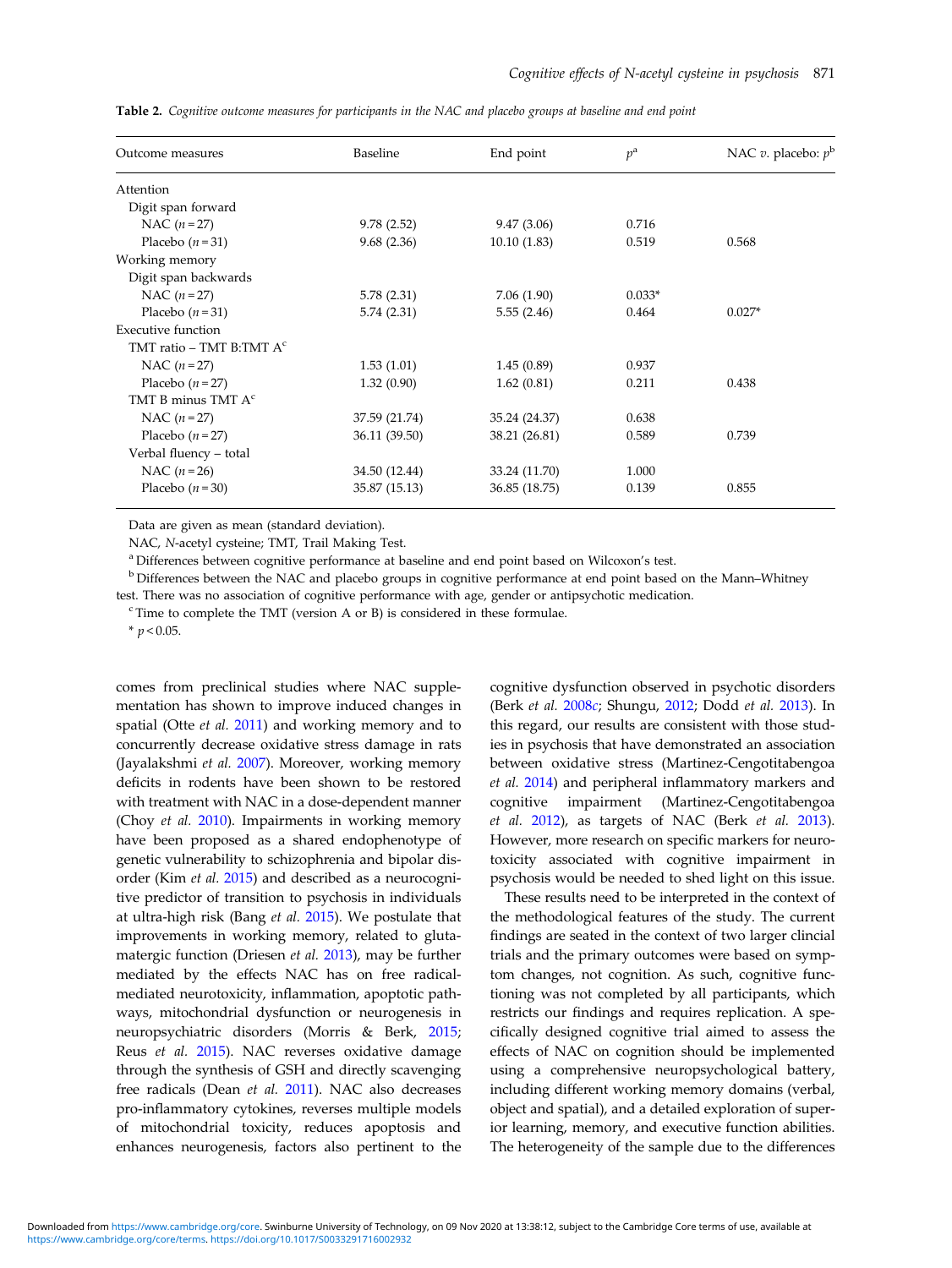in clinical diagnoses is another confounder. Although the literature provides evidence of a similar cognitive profile across psychotic disorders (Martinez-Aran & Vieta, [2015](#page-9-0)), particularly related to working memory (Kim *et al.* [2015](#page-9-0)), the characteristics of the sample (stablished/chronic schizophrenia or bipolar disorder with psychotic features), together with the small sample size, prevented us from exploring the differences between early stages or diagnostic subgroups in detail. As we have previously suggested, NAC may possibly be more effective in the later stages (Rapado-Castro et al. [2015\)](#page-10-0). Although it is well established that cognitive dysfunction is one of the characteristics of psychosis, the evolution and course of the cognitive deficits are still controversial. Most evidence suggests that cognitive deficits in psychosis appear stable (Gelman et al. [2009\)](#page-8-0). However, a number of studies have also provided evidence indicating that some aspects of cognitive function might deteriorate over time as the disorder evolves (Lopez-Jaramillo et al. [2010;](#page-9-0) Kozicky et al. [2014;](#page-9-0) Rosa et al. [2014\)](#page-10-0). Examining the effect of NAC on cognition at the time of a person's first psychotic episode or among individuals at ultra-high risk for psychosis would be informative of the potential benefits of NAC reversing plausible deleterious effects of biochemical processes on cognitive function triggered by redox imbalance. Finally, clinical status can have an effect on cognition (Lopez-Jaramillo et al. [2010](#page-9-0); Kozicky et al. [2014\)](#page-9-0). Even though this plausible interaction has been investigated, PANSS data were available for schizophrenia participants only whereas MADRS/YMRS scores were available for the bipolar disorder subsample only, which might not be fully representative of a broader overall pattern of symptom changes in this psychotic disorders group.

Notwithstanding the aforementioned limitations, the current study suggests an avenue for further exploration in a field that is critically lacking effective treatments. Cognitive impairment is a poorly treated and highly relevant dimension of psychosis that goes beyond traditional diagnostic boundaries (Millan et al. [2012\)](#page-9-0). As outlined above, both schizophrenia and bipolar disorder are associated with a similar pattern of neurocognitive deficits that persist in remission and may even worsen over time (Krabbendam et al. [2005;](#page-9-0) Daban et al. [2006](#page-8-0); Bora et al. [2009](#page-8-0); Bora & Pantelis, [2015](#page-7-0); Pantelis et al. [2015](#page-10-0)). Working memory has been associated with the presence of depressive symptoms (Potvin et al. [2008\)](#page-10-0), negative symptoms and functional outcome in psychosis (Gonzalez-Ortega et al. [2013;](#page-8-0) Frydecka et al. [2014\)](#page-8-0). Further, our results are consistent with the primary outcomes of the main clinical trials, where adjunctive NAC treatment improved not only measures of negative symptoms in schizophrenia (Berk et al. [2008](#page-7-0)a; Bulut et al.

[2009\)](#page-8-0) and depressive symptoms in bipolar disorder (Berk et al. [2008](#page-7-0)b) but also functioning in both (Berk et al. [2008](#page-7-0)a, [b](#page-7-0)) and MMN in schizophrenia (Lavoie et al. [2008\)](#page-9-0). The direction of the relationship between clinical and congnitive change remains to be clarified, however.

In order to further determine the mechanism of action of NAC on cognitive function in psychotic disorders, future studies should include a biological component to determine levels of GSH, changes in glutamate pathways (i.e. cysteine/glutamate exchanger), inflammatory cytokines and other peripheral markers. Moreover, employing direct measurements of the brain would be of relevance, for example linking peripheral markers to advanced functional imaging or magnetic resonance spectroscopy to disentangle the proposed mechanism of NAC. GSH measurements were collected only in a subgroup of participants (Lavoie et al. [2008](#page-9-0)) and were unable to be explored in the context of cognitive function. No other biological data were obtained, which limits the interpretation of the plausible biological mechanisms that may be operating with adjunctive administration of NAC. Identifying the specific mechanisms underlying cognitive effects of NAC administration could lead to a new therapeutic target, thus supplementing psycho/therapeutic approaches that have been used to date (Gray & Roth, [2007;](#page-8-0) Vreeker et al. [2015\)](#page-10-0). The results derived from this study have the potential to improve the core cognitive impairment of schizophrenia and psychotic bipolar disorder with a novel, safe and relatively inexpensive therapeutic approach. Data on the long-term/ maintenance effects of the intervention are also necessary. These results suggest that NAC may be a promising agent to treat cognitive dysfunction in psychotic disorders.

#### Supplementary material

The supplementary material for this article can be found at <https://doi.org/10.1017/S0033291716002932>

## Acknowledgements

M.R.-C. is a research fellow and was supported by a Sara Borrell Health Research Fellowship from the Institute of Health Carlos III, Spanish Ministry of Economy and Competitiveness, an Alicia Koplowitz Research Grant, an Alicia Koplowitz Short-Term Visiting Fellowship from the Alicia Koplowitz Foundation, an IiSGM Fellowship Award for Short-Term Placements from the Health Research Institute from the Hospital Gregorio Marañon (IiSGM) (Madrid, Spain) and a NARSAD independent investigator grant (no. 24628). G.S.M. is funded by a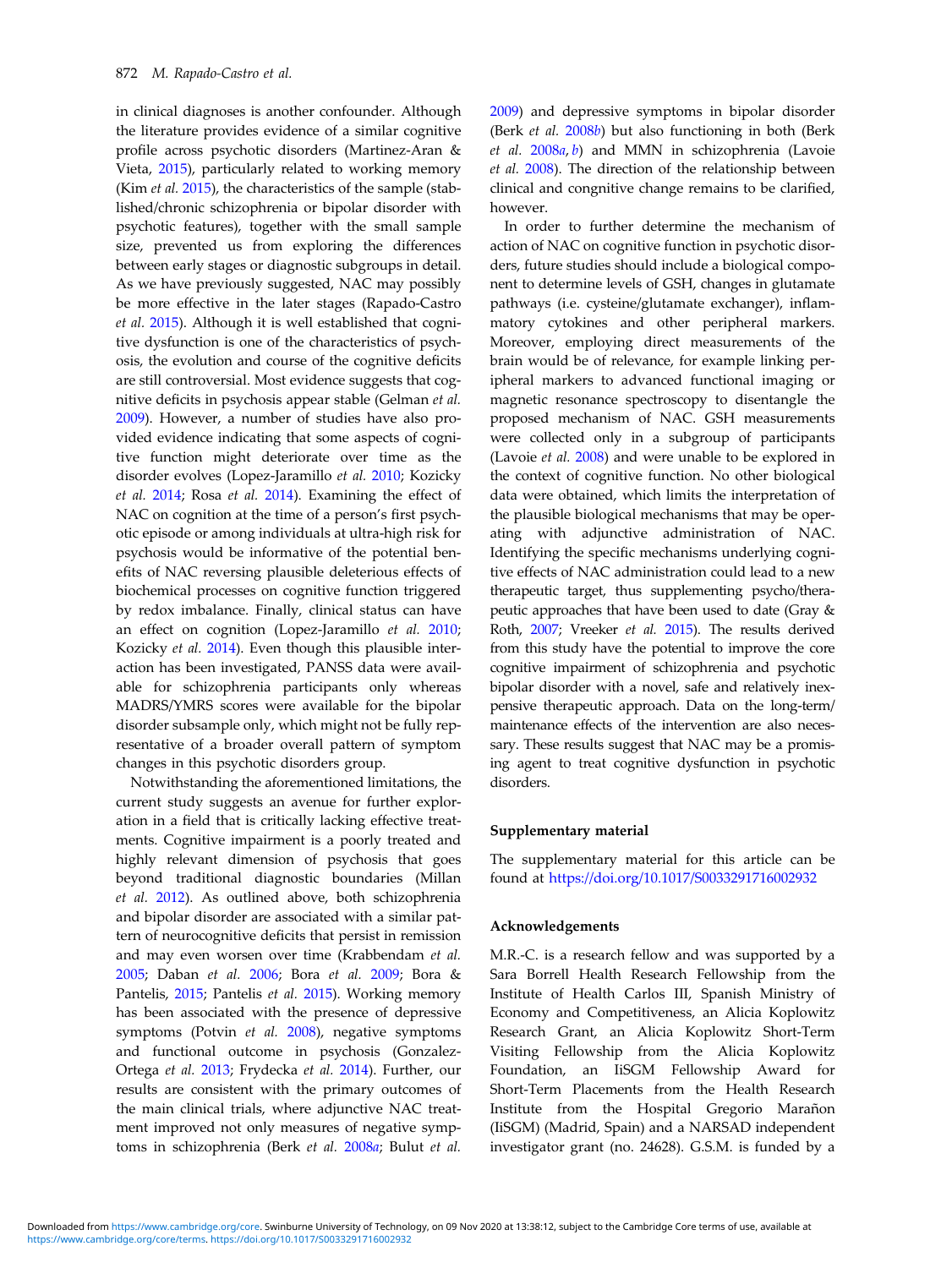<span id="page-7-0"></span>National Health and Medical Research Council (NHMRC) Program Grant (application ID: APP1073041). D.R.S. is supported by a Sydney Parker Smith scholarship, and the Cooperative Research Centre (CRC) for Mental Health. M.B. is supported by a NHMRC Senior Principal Research Fellowship (1059660). O.M.D. is a research fellow and has received grant support from the Brain and Behavior Foundation, Simons Autism Foundation, Australian Rotary Health, Stanley Medical Research Institute, Deakin University, Brazilian Society Mobility Program Lilly, NHMRC and an ASBD/Servier grant. This work was supported by a grant from the Stanley Medical Research Institute, as well as the Mental Health Research Institute of Victoria (Bipolar disorder trial registration: Australian Clinical Trials Registry 12605000362695) and by a grant from the Stanley Medical Research Institute (Schizophrenia trial registration: Australian Clinical Trials Registry, protocol 12605000363684, [www.actr.org.au](http://www.actr.org.au)). A.I.B. is a shareholder in Costate Pty Ltd, Prana Biotechnology Pty Ltd, Mesoblast Pty Ltd and Nextvet Pty Ltd, he is a paid consultant for Collaborative Medicinal Development Pty Ltd and Brighton Biotech LLC. In the past 3 years, G.S.M. has served on a number of international and national pharmaceutical advisory boards, received funding for research and has been in receipt of honoraria for talks at sponsored meetings worldwide involving the following companies: Lundbeck, Servier and Janssen-Cilag. M.B. has received Grant/Research Support from Bristol Myers Squibb, Eli Lilly, Glaxo SmithKline, Meat and Livestock Board, Organon, Novartis, Mayne Pharma, Servier and Woolworths, has been a speaker for Astra Zeneca, Bristol Myers Squibb, Eli Lilly, Glaxo SmithKline, Janssen Cilag, Lundbeck, Merck, Pfizer, Sanofi Synthelabo, Servier, Solvay and Wyeth, and served as a consultant to Astra Zeneca, Bioadvantex, Bristol Myers Squibb, Eli Lilly, Glaxo SmithKline, Janssen Cilag, Lundbeck Merck and Servier. O.M.D. has received support in kind from BioMedica Nutracuticals, NutritionCare and Bioceuticals. All other authors declare no conflict

## Declaration of Interest

None.

## References

Adair JC, Knoefel JE, Morgan N (2001). Controlled trial of N-acetylcysteine for patients with probable Alzheimer's disease. Neurology 57, 1515–1517.

of interest in relation to the subject of this study.

Amen DG, Taylor DV, Ojala K, Kaur J, Willeumier K (2013). Effects of brain-directed nutrients on cerebral blood flow and neuropsychological testing: a randomized, double-blind, placebo-controlled, crossover trial. Advances in Mind–Body Medicine 27, 24–33.

- Amen DG, Wu JC, Taylor D, Willeumier K (2011). Reversing brain damage in former NFL players: implications for traumatic brain injury and substance abuse rehabilitation. Journal of Psychoactive Drugs 43, 1–5.
- Arango C, Fraguas D, Parellada M (2014). Differential neurodevelopmental trajectories in patients with early-onset bipolar and schizophrenia disorders. Schizophrenia Bulletin 40 (Suppl. 2), S138–S146.
- Bang M, Kim KR, Song YY, Baek S, Lee E, An SK (2015). Neurocognitive impairments in individuals at ultra-high risk for psychosis: who will really convert? Australian and New Zealand Journal of Psychiatry 49, 462–470.
- Banks PJ, Warburton EC, Brown MW, Bashir ZI (2014). Mechanisms of synaptic plasticity and recognition memory in the perirhinal cortex. Progress in Molecular Biology and Translational Science 122, 193–209.
- Bauer IE, Pascoe MC, Wollenhaupt-Aguiar B, Kapczinski F, Soares JC (2014). Inflammatory mediators of cognitive impairment in bipolar disorder. Journal of Psychiatric Research 56, 18–27.
- Berk M, Copolov D, Dean O, Lu K, Jeavons S, Schapkaitz I, Anderson-Hunt M, Judd F, Katz F, Katz P, Ording-Jespersen S, Little J, Conus P, Cuenod M, Do KQ, Bush AI (2008a). N-acetyl cysteine as a glutathione precursor for schizophrenia – a double-blind, randomized, placebo-controlled trial. Biological Psychiatry 64, 361–368.
- Berk M, Copolov DL, Dean O, Lu K, Jeavons S, Schapkaitz I, Anderson-Hunt M, Bush AI (2008b). N-acetyl cysteine for depressive symptoms in bipolar disorder – a double-blind randomized placebo-controlled trial. Biological Psychiatry 64, 468–475.
- Berk M, Malhi GS, Gray LJ, Dean OM (2013). The promise of N-acetylcysteine in neuropsychiatry. Trends in Pharmacological Sciences 34, 167–177.
- Berk M, Munib A, Dean O, Malhi GS, Kohlmann K, Schapkaitz I, Jeavons S, Katz F, Anderson-Hunt M, Conus P, Hanna B, Otmar R, Ng F, Copolov DL, Bush AI (2011). Qualitative methods in early-phase drug trials: broadening the scope of data and methods from an RCT of N-acetylcysteine in schizophrenia. Journal of Clinical Psychiatry 72, 909–913.
- Berk M, Ng F, Dean O, Dodd S, Bush AI (2008c). Glutathione: a novel treatment target in psychiatry. Trends in Pharmacological Sciences 29, 346–351.
- Bombin I, Mayoral M, Castro-Fornieles J, Gonzalez-Pinto A, de la Serna E, Rapado-Castro M, Barbeito S, Parellada M, Baeza I, Graell M, Paya B, Arango C (2013). Neuropsychological evidence for abnormal neurodevelopment associated with early-onset psychoses. Psychological Medicine 43, 757–768.
- Bora E, Pantelis C (2015). Meta-analysis of cognitive impairment in first-episode bipolar disorder: comparison with first-episode schizophrenia and healthy controls. Schizophrenia Bulletin 41, 1095–1104.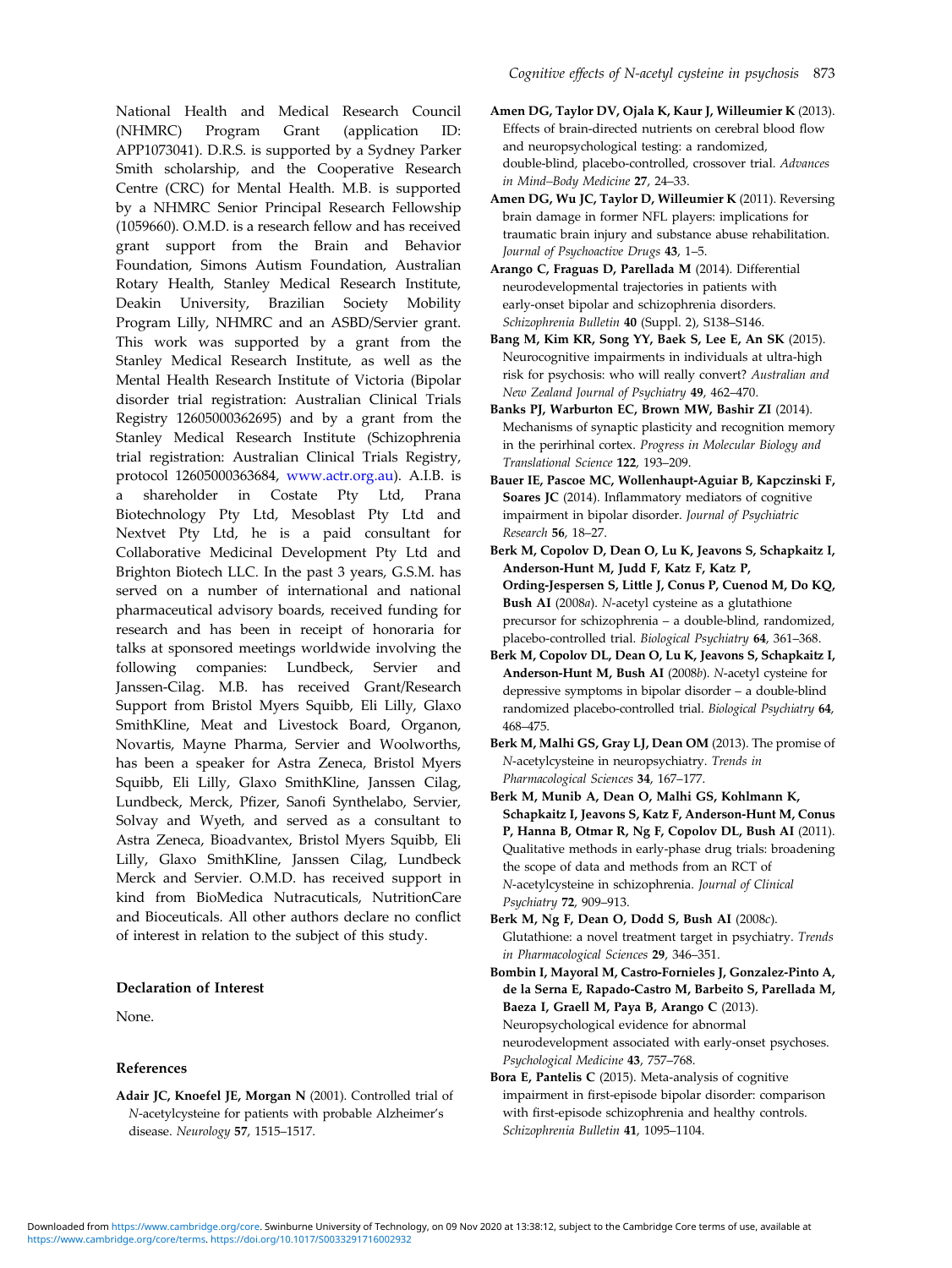<span id="page-8-0"></span>Bora E, Yucel M, Pantelis C (2009). Cognitive functioning in schizophrenia, schizoaffective disorder and affective psychoses: meta-analytic study. British Journal of Psychiatry 195, 475–482.

Bulut M, Savas HA, Altindag A, Virit O, Dalkilic A (2009). Beneficial effects of N-acetylcysteine in treatment resistant schizophrenia.World Journal of Biological Psychiatry 10, 626–628.

Carmeli C, Knyazeva MG, Cuenod M, Do KQ (2012). Glutathione precursor N-acetyl-cysteine modulates EEG synchronization in schizophrenia patients: a double-blind, randomized, placebo-controlled trial. PLOS ONE 7, e29341.

Chan A, Paskavitz J, Remington R, Rasmussen S, Shea TB (2008). Efficacy of a vitamin/nutriceutical formulation for early-stage Alzheimer's disease: a 1-year, open-label pilot study with an 16-month caregiver extension. American Journal of Alzheimer's Disease and Other Dementias 23, 571–585.

Chan A, Remington R, Kotyla E, Lepore A, Zemianek J, Shea TB (2010). A vitamin/nutriceutical formulation improves memory and cognitive performance in community-dwelling adults without dementia. Journal of Nutrition, Health and Aging 14, 224–230.

Choy KH, Dean O, Berk M, Bush AI, van den Buuse M (2010). Effects of N-acetyl-cysteine treatment on glutathione depletion and a short-term spatial memory deficit in 2-cyclohexene-1-one-treated rats. European Journal of Pharmacology 649, 224-228.

Daban C, Martinez-Aran A, Torrent C, Tabares-Seisdedos R, Balanza-Martinez V, Salazar-Fraile J, Selva-Vera G, Vieta E (2006). Specificity of cognitive deficits in bipolar disorder versus schizophrenia. A systematic review. Psychotherapy and Psychosomatics 75, 72–84.

Daglas R, YucelM, Cotton S, Allott K, Hetrick S, BerkM(2015). Cognitive impairment in first-episode mania: a systematic review of the evidence in the acute and remission phases of the illness. International Journal of Bipolar Disorders 3, 9.

Davis J, Moylan S, Harvey BH, Maes M, Berk M (2014). Neuroprogression in schizophrenia: pathways underpinning clinical staging and therapeutic corollaries. Australian and New Zealand Journal of Psychiatry 48, 512–529.

Dean O, Giorlando F, Berk M (2011). N-acetylcysteine in psychiatry: current therapeutic evidence and potential mechanisms of action. Journal of Psychiatry and Neuroscience 36, 78–86.

Dean OM, Bush AI, Copolov DL, Kohlmann K, Jeavons S, Schapkaitz I, Anderson-Hunt M, Berk M (2012). Effects of N-acetyl cysteine on cognitive function in bipolar disorder. Psychiatry and Clinical Neurosciences 66, 514–517.

Debnath M, Venkatasubramanian G, Berk M (2015). Fetal programming of schizophrenia: select mechanisms. Neuroscience and Biobehavioral Reviews 49, 90–104.

Deepmala, Slattery J, Kumar N, Delhey L, Berk M, Dean O, Spielholz C, Frye R (2015). Clinical trials of N-acetylcysteine in psychiatry and neurology: a systematic review. Neuroscience and Biobehavioral Reviews 55, 294–321.

Dodd S, Maes M, Anderson G, Dean OM, Moylan S, Berk M (2013). Putative neuroprotective agents in neuropsychiatric disorders. Progress in Neuro-Psychopharmacology and Biological Psychiatry 42, 135–145.

Driesen NR, McCarthy G, Bhagwagar Z, Bloch MH, Calhoun VD, D'Souza DC, Gueorguieva R, He G, Leung HC, Ramani R, Anticevic A, Suckow RF, Morgan PT, Krystal JH (2013). The impact of NMDA receptor blockade on human working memory-related prefrontal function and connectivity. Neuropsychopharmacology 38, 2613–2622.

Fett AK, Viechtbauer W, Dominguez MD, Penn DL, van Os J, Krabbendam L (2011). The relationship between neurocognition and social cognition with functional outcomes in schizophrenia: a meta-analysis. Neuroscience and Biobehavioral Reviews 35, 573–588.

Frydecka D, Eissa AM, Hewedi DH, Ali M, Drapala J, Misiak B, Klosinska E, Phillips JR, Moustafa AA (2014). Impairments of working memory in schizophrenia and bipolar disorder: the effect of history of psychotic symptoms and different aspects of cognitive task demands. Frontiers in Behavioral Neuroscience 8, 416.

Fusar-Poli P, Deste G, Smieskova R, Barlati S, Yung AR, Howes O, Stieglitz RD, Vita A, McGuire P, Borgwardt S (2012). Cognitive functioning in prodromal psychosis: a meta-analysis. Archives of General Psychiatry 69, 562–571.

Fusar-Poli P, Stone JM, Broome MR, Valli I, Mechelli A, McLean MA, Lythgoe DJ, O'Gorman RL, Barker GJ, McGuire PK (2011). Thalamic glutamate levels as a predictor of cortical response during executive functioning in subjects at high risk for psychosis. Archives of General Psychiatry 68, 881–890.

Gelman A, Hill J, Yajima M (2009). Why we (usually) don't have to worry about multiple comparisons ([https://arxiv.](https://arxiv.org/abs/0907.2478) [org/abs/0907.2478](https://arxiv.org/abs/0907.2478)).

Goldman HH, Skodol AE, Lave TR (1992). Revising Axis V for DSM-IV: a review of measures of social functioning. American Journal of Psychiatry 149, 1148–1156.

Gonzalez-Ortega I, de Los Mozos V, Echeburua E, Mezo M, Besga A, Ruiz de Azua S, Gonzalez-Pinto A, Gutierrez M, Zorrilla I, Gonzalez-Pinto A (2013). Working memory as a predictor of negative symptoms and functional outcome in first episode psychosis. Psychiatry Research 206, 8–16.

Gray JA, Roth BL (2007). Molecular targets for treating cognitive dysfunction in schizophrenia. Schizophrenia Bulletin 33, 1100–1119.

Gunduz-Bruce H (2009). The acute effects of NMDA antagonism: from the rodent to the human brain. Brain Research Reviews 60, 279–286.

Gunduz-Bruce H, Reinhart RM, Roach BJ, Gueorguieva R, Oliver S, D'Souza DC, Ford JM, Krystal JH, Mathalon DH (2012). Glutamatergic modulation of auditory information processing in the human brain. Biological Psychiatry 71, 969-977.

Hall RC (1995). Global assessment of functioning. A modified scale. Psychosomatics 36, 267–275.

Hanson DR, Gottesman II (2005). Theories of schizophrenia: a genetic–inflammatory–vascular synthesis. BMC Medical Genetics 6, 7.

Heinrichs RW, Zakzanis KK (1998). Neurocognitive deficit in schizophrenia: a quantitative review of the evidence. Neuropsychology 12, 426–445.

Hill SK, Reilly JL, Keefe RS, Gold JM, Bishop JR, Gershon ES, Tamminga CA, Pearlson GD, Keshavan MS, Sweeney JA (2013). Neuropsychological impairments in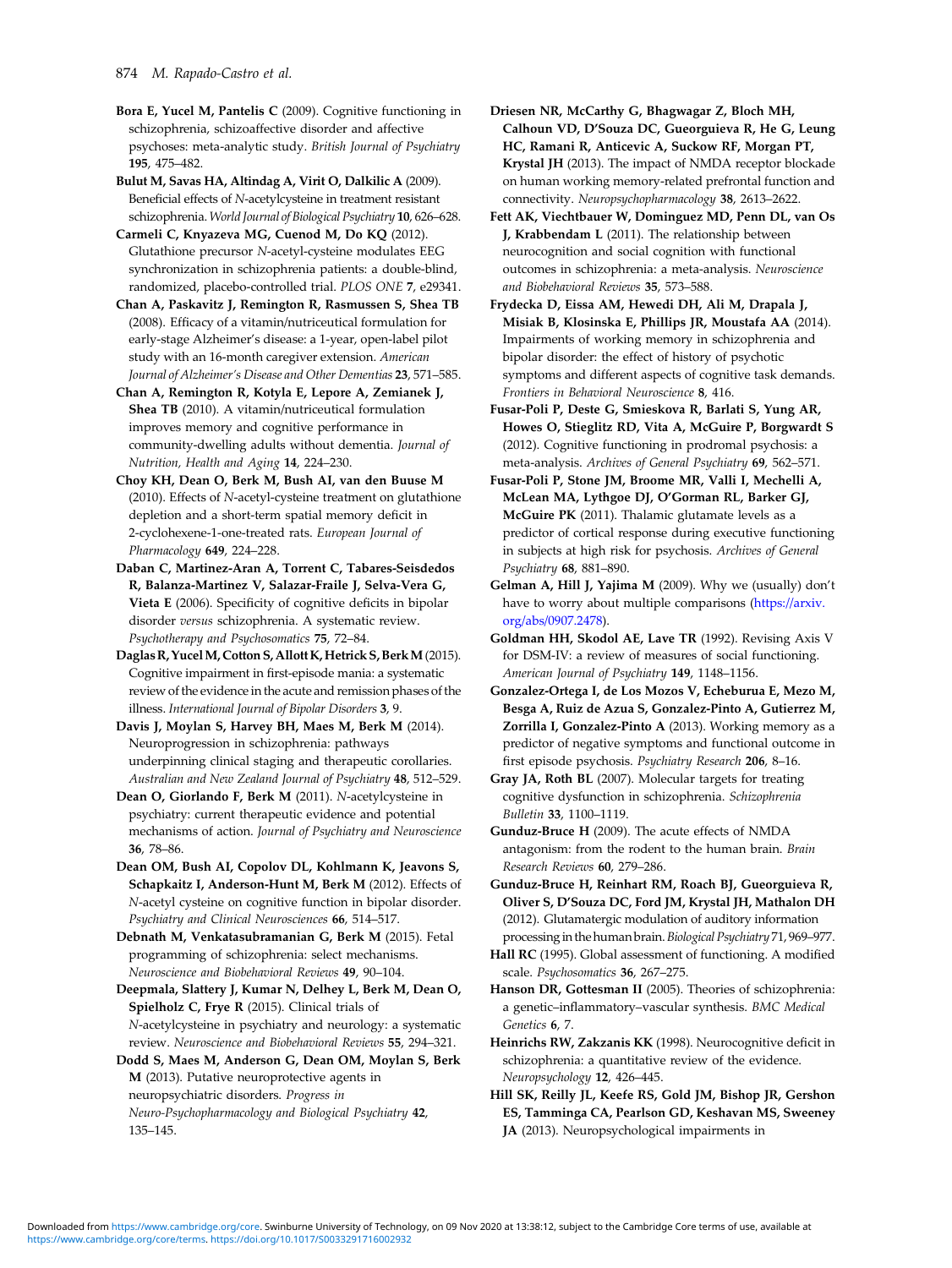<span id="page-9-0"></span>schizophrenia and psychotic bipolar disorder: findings from the Bipolar-Schizophrenia Network on Intermediate Phenotypes (B-SNIP) study. American Journal of Psychiatry 170, 1275–1284.

Hoffer ME, Balaban C, Slade MD, Tsao JW, Hoffer B (2013). Amelioration of acute sequelae of blast induced mild traumatic brain injury by N-acetyl cysteine: a double-blind, placebo controlled study. PLOS ONE 8, e54163.

Hoffman RE, Woods SW, Hawkins KA, Pittman B, Tohen M, Preda A, Breier A, Glist J, Addington J, Perkins DO, McGlashan TH (2007). Extracting spurious messages from noise and risk of schizophrenia-spectrum disorders in a prodromal population.British Journal of Psychiatry 191, 355–356.

Holmay MJ, Terpstra M, Coles LD, Mishra U, Ahlskog M, Oz G, Cloyd JC, Tuite PJ (2013). N-acetylcysteine boosts brain and blood glutathione in Gaucher and Parkinson diseases. Clinical Neuropharmacology 36, 103–106.

Howes O, McCutcheon R, Stone J (2015). Glutamate and dopamine in schizophrenia: an update for the 21st century. Journal of Psychopharmacology 29, 97–115.

Javitt DC, Zukin SR, Heresco-Levy U, Umbricht D (2012). Has an angel shown the way? Etiological and therapeutic implications of the PCP/NMDA model of schizophrenia. Schizophrenia Bulletin 38, 958–966.

Jayalakshmi K, Singh SB, Kalpana B, Sairam M, Muthuraju S, Ilavazhagan G (2007). N-acetyl cysteine supplementation prevents impairment of spatial working memory functions in rats following exposure to hypobaric hypoxia. Physiology and Behavior 92, 643–650.

Kahn RS, Sommer IE (2015). The neurobiology and treatment of first-episode schizophrenia. Molecular Psychiatry 20, 84–97.

Kantrowitz JT, Javitt DC (2010). N-methyl-D-aspartate (NMDA) receptor dysfunction or dysregulation: the final common pathway on the road to schizophrenia? Brain Research Bulletin 83, 108–121.

Kapur S (2003). Psychosis as a state of aberrant salience: a framework linking biology, phenomenology, and pharmacology in schizophrenia. American Journal of Psychiatry 160, 13–23.

Kay SR, Fiszbein A, Opler LA (1987). The Positive and Negative Syndrome Scale (PANSS) for schizophrenia. Schizophrenia Bulletin 13, 261–276.

Kim D, Kim JW, Koo TH, Yun HR, Won SH (2015). Shared and distinct neurocognitive endophenotypes of schizophrenia and psychotic bipolar disorder. Clinical Psychopharmacology and Neuroscience 13, 94–102.

Kozicky JM, Torres IJ, Silveira LE, Bond DJ, Lam RW, Yatham LN (2014). Cognitive change in the year after a first manic episode: association between clinical outcome and cognitive performance early in the course of bipolar I disorder. Journal of Clinical Psychiatry 75, e587–e593.

Krabbendam L, Arts B, van Os J, Aleman A (2005). Cognitive functioning in patients with schizophrenia and bipolar disorder: a quantitative review. Schizophrenia Research 80, 137–149.

Lavoie S, Murray MM, Deppen P, Knyazeva MG, Berk M, Boulat O, Bovet P, Bush AI, Conus P, Copolov D, Fornari E, Meuli R, Solida A, Vianin P, Cuenod M, Buclin T, Do KQ (2008). Glutathione precursor, N-acetyl-cysteine,

improves mismatch negativity in schizophrenia patients. Neuropsychopharmacology 33, 2187–2199.

Lopez-Jaramillo C, Lopera-Vasquez J, Gallo A, Ospina-Duque J, Bell V, Torrent C, Martinez-Aran A, Vieta E (2010). Effects of recurrence on the cognitive performance of patients with bipolar I disorder: implications for relapse prevention and treatment adherence. Bipolar Disorders 12, 557–567.

Malhi GS, Ivanovski B, Hadzi-Pavlovic D, Mitchell PB, Vieta E, Sachdev P (2007). Neuropsychological deficits and functional impairment in bipolar depression, hypomania and euthymia. Bipolar Disorders 9, 114–125.

Martinez-Aran A, Penades R, Vieta E, Colom F, Reinares M, Benabarre A, Salamero M, Gasto C (2002). Executive function in patients with remitted bipolar disorder and schizophrenia and its relationship with functional outcome. Psychotherapy and Psychosomatics 71, 39–46.

Martinez-Aran A, Vieta E (2015). Cognition as a target in schizophrenia, bipolar disorder and depression. European Neuropsychopharmacology 25, 151–157.

Martinez-Cengotitabengoa M, Mac-Dowell KS, Leza JC, Mico JA, Fernandez M, Echevarria E, Sanjuan J, Elorza J, Gonzalez-Pinto A (2012). Cognitive impairment is related to oxidative stress and chemokine levels in first psychotic episodes. Schizophrenia Research 137, 66–72.

Martinez-Cengotitabengoa M, Mico JA, Arango C, Castro-Fornieles J, Graell M, Paya B, Leza JC, Zorrilla I, Parellada M, Lopez MP, Baeza I, Moreno C, Rapado-Castro M, Gonzalez-Pinto A (2014). Basal low antioxidant capacity correlates with cognitive deficits in early onset psychosis. A 2-year follow-up study. Schizophrenia Research 156, 23–29.

Mesholam-Gately RI, Giuliano AJ, Goff KP, Faraone SV, Seidman LJ (2009). Neurocognition in first-episode schizophrenia: a meta-analytic review. Neuropsychology 23, 315–336.

Millan MJ, Agid Y, Brune M, Bullmore ET, Carter CS, Clayton NS, Connor R, Davis S, Deakin B, DeRubeis RJ, Dubois B, Geyer MA, Goodwin GM, Gorwood P, Jay TM, Joëls M, Mansuy IM, Meyer-Lindenberg A, Murphy D, Rolls E, Saletu B, Spedding M, Sweeney J, Whittington M, Young LJ (2012). Cognitive dysfunction in psychiatric disorders: characteristics, causes and the quest for improved therapy. Nature Reviews. Drug Discovery 11, 141–168.

Miskowiak KW, Ehrenreich H, Christensen EM, Kessing LV, Vinberg M (2014). Recombinant human erythropoietin to target cognitive dysfunction in bipolar disorder: a double-blind, randomized, placebo-controlled phase 2 trial. Journal of Clinical Psychiatry 75, 1347–1355.

Morgan CJ, Mofeez A, Brandner B, Bromley L, Curran HV (2004). Acute effects of ketamine on memory systems and psychotic symptoms in healthy volunteers. Neuropsychopharmacology 29, 208–218.

Morris G, Berk M (2015). The many roads to mitochondrial dysfunction in neuroimmune and neuropsychiatric disorders. BMC Medicine 13, 68.

Ng F, Berk M, Dean O, Bush AI (2008). Oxidative stress in psychiatric disorders: evidence base and therapeutic

[https://www.cambridge.org/core/terms.](https://www.cambridge.org/core/terms) <https://doi.org/10.1017/S0033291716002932> Downloaded from [https://www.cambridge.org/core.](https://www.cambridge.org/core) Swinburne University of Technology, on 09 Nov 2020 at 13:38:12, subject to the Cambridge Core terms of use, available at